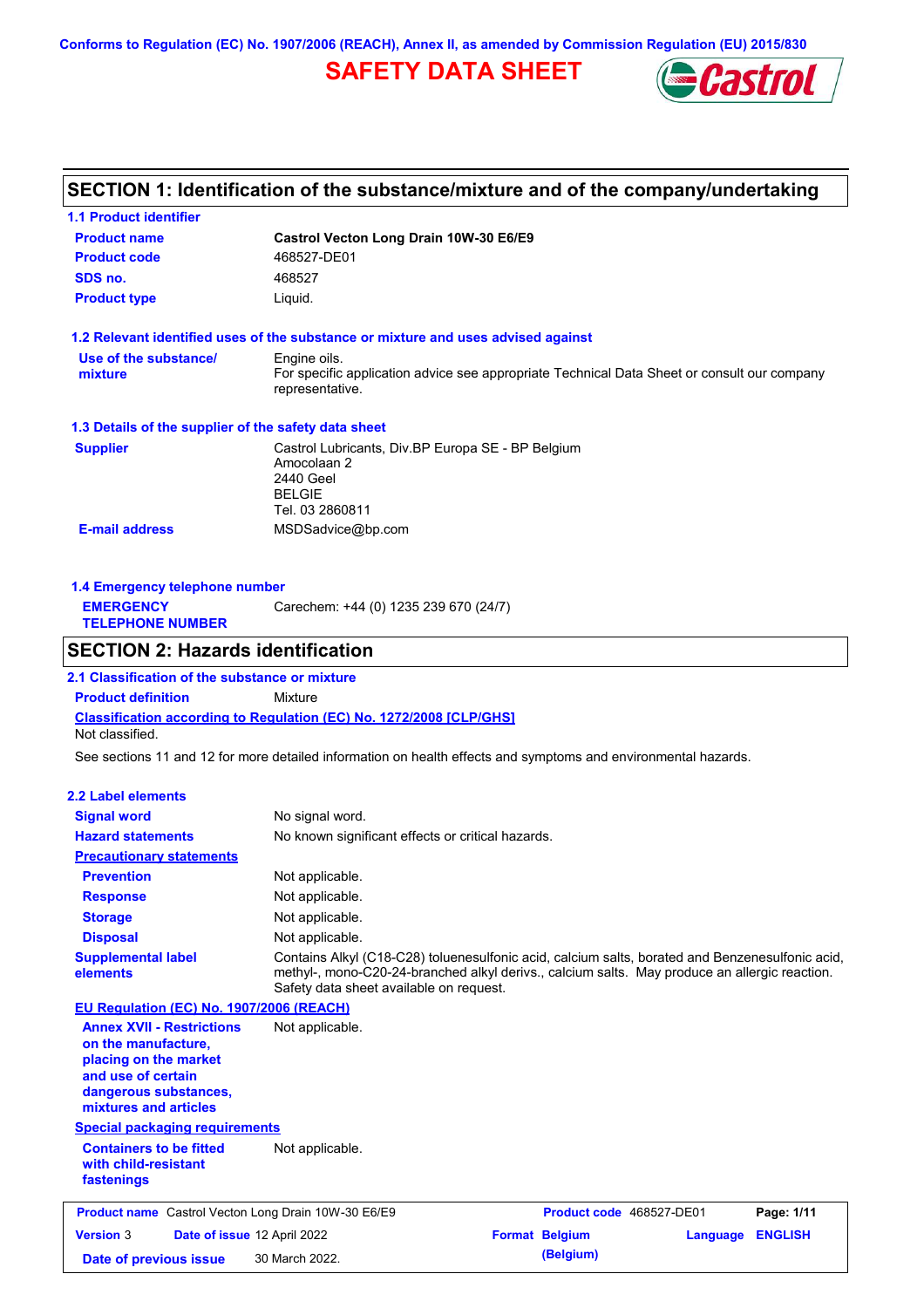## **SECTION 2: Hazards identification**

| <b>Tactile warning of danger</b>                                                                                         | Not applicable.                                                                                                                                                                                                          |
|--------------------------------------------------------------------------------------------------------------------------|--------------------------------------------------------------------------------------------------------------------------------------------------------------------------------------------------------------------------|
| 2.3 Other hazards                                                                                                        |                                                                                                                                                                                                                          |
| <b>Results of PBT and vPvB</b><br>assessment                                                                             | Product does not meet the criteria for PBT or vPvB according to Regulation (EC) No. 1907/2006,<br>Annex XIII.                                                                                                            |
| <b>Product meets the criteria</b><br>for PBT or vPvB according<br>to Regulation (EC) No.<br><b>1907/2006, Annex XIII</b> | This mixture does not contain any substances that are assessed to be a PBT or a vPvB.                                                                                                                                    |
| Other hazards which do<br>not result in classification                                                                   | Defatting to the skin.<br>USED ENGINE OILS<br>Used engine oil may contain hazardous components which have the potential to cause skin<br>cancer.<br>See Toxicological Information, section 11 of this Safety Data Sheet. |

### **SECTION 3: Composition/information on ingredients**

**3.2 Mixtures**

Mixture **Product definition**

Highly refined base oil (IP 346 DMSO extract < 3%). Proprietary performance additives.

| <b>Product/ingredient</b><br>name                                                               | <b>Identifiers</b>                                                                             | $\frac{9}{6}$ | <b>Regulation (EC) No.</b><br>1272/2008 [CLP] | <b>Type</b> |
|-------------------------------------------------------------------------------------------------|------------------------------------------------------------------------------------------------|---------------|-----------------------------------------------|-------------|
| Distillates (petroleum), hydrotreated<br>heavy paraffinic                                       | REACH #: 01-2119484627-25 ≥75 - ≤90<br>EC: 265-157-1<br>CAS: 64742-54-7<br>Index: 649-467-00-8 |               | Not classified.                               | $[2]$       |
| Lubricating oils (petroleum), C20-50,<br>hydrotreated neutral oil-based                         | REACH #: 01-2119474889-13<br>EC: 276-738-4<br>CAS: 72623-87-1<br>Index: 649-483-00-5           | ≤10           | Not classified.                               | $[2]$       |
| Distillates (petroleum), solvent-<br>dewaxed heavy paraffinic                                   | REACH #: 01-2119471299-27<br>EC: 265-169-7<br>CAS: 64742-65-0<br>Index: 649-474-00-6           | ≤5            | Not classified.                               | $[2]$       |
| Distillates (petroleum), hydrotreated<br>light paraffinic                                       | REACH #: 01-2119487077-29 ≤3<br>EC: 265-158-7<br>CAS: 64742-55-8<br>Index: 649-468-00-3        |               | Not classified.                               | $[2]$       |
| reaction mass of isomers of:<br>C7-9-alkyl 3-(3,5-di-tert-butyl-<br>4-hydroxyphenyl) propionate | REACH #: 01-0000015551-76 $\leq$ 3<br>EC: 406-040-9<br>CAS: 125643-61-0<br>Index: 607-530-00-7 |               | Aquatic Chronic 4, H413                       | $[1]$       |
| Alkyl (C18-C28) toluenesulfonic acid,<br>calcium salts, borated                                 | $EC: -$<br>$CAS: -$                                                                            | ≤ $0.3$       | Skin Sens. 1B, H317<br>Repr. 2, H361d         | $[1]$       |
| Benzenesulfonic acid, methyl-, mono-<br>C20-24-branched alkyl derivs.,                          | CAS: 722503-68-6                                                                               | ≤ $0.3$       | Skin Sens. 1B, H317                           | $[1]$       |

calcium salts

**See Section 16 for the full text of the H statements declared above.**

**Type** 

[1] Substance classified with a health or environmental hazard

[2] Substance with a workplace exposure limit

[3] Substance meets the criteria for PBT according to Regulation (EC) No. 1907/2006, Annex XIII

[4] Substance meets the criteria for vPvB according to Regulation (EC) No. 1907/2006, Annex XIII

[5] Substance of equivalent concern

[6] Additional disclosure due to company policy

Occupational exposure limits, if available, are listed in Section 8.

| <b>Product name</b> Castrol Vecton Long Drain 10W-30 E6/E9 |  |                                    | <b>Product code</b> 468527-DE01 |                       | Page: 2/11              |  |
|------------------------------------------------------------|--|------------------------------------|---------------------------------|-----------------------|-------------------------|--|
| <b>Version 3</b>                                           |  | <b>Date of issue 12 April 2022</b> |                                 | <b>Format Belgium</b> | <b>Language ENGLISH</b> |  |
| Date of previous issue                                     |  | 30 March 2022.                     |                                 | (Belgium)             |                         |  |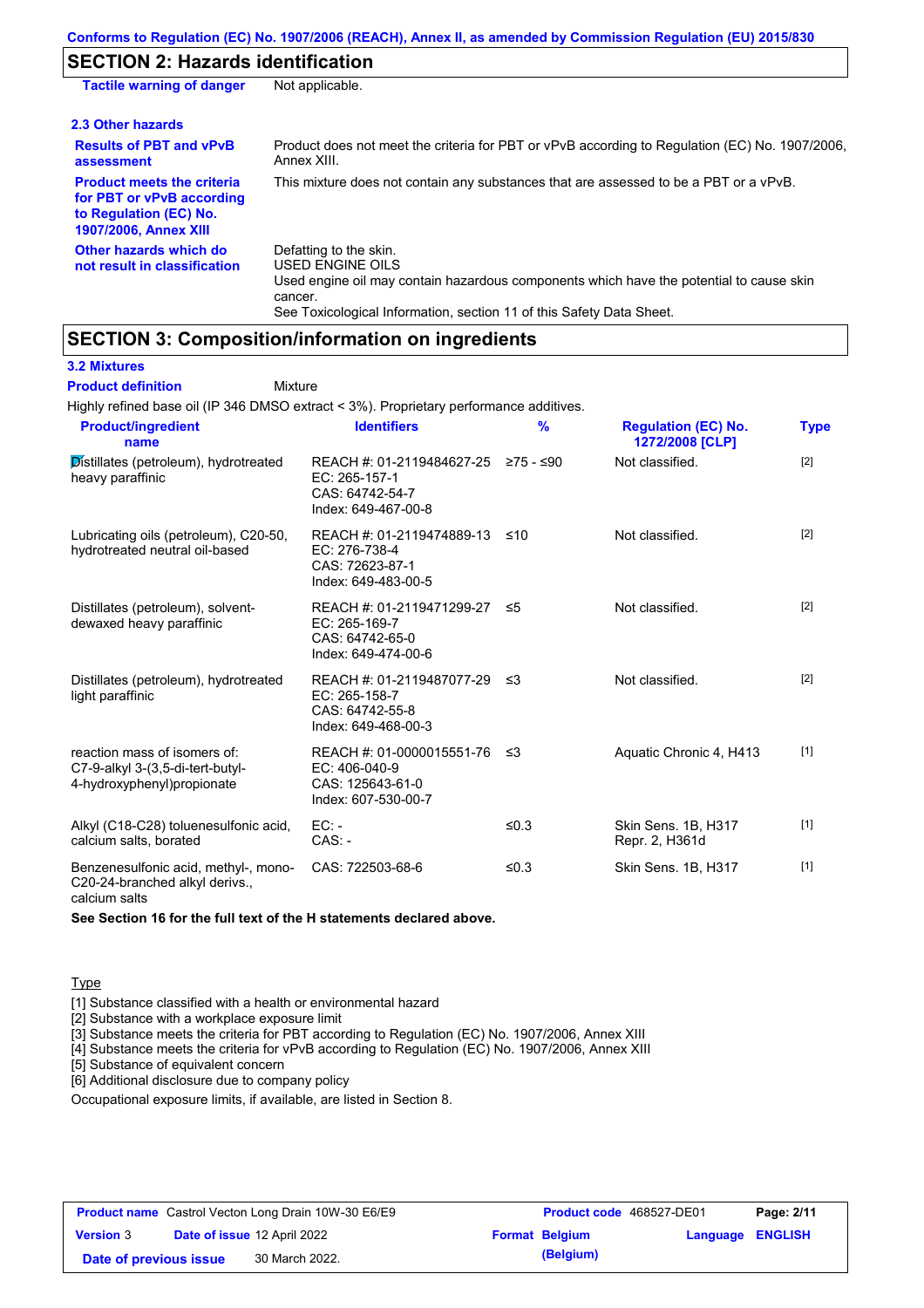## **SECTION 4: First aid measures**

| 4.1 Description of first aid measures |                                                                                                                                                                                                                                                     |
|---------------------------------------|-----------------------------------------------------------------------------------------------------------------------------------------------------------------------------------------------------------------------------------------------------|
| Eye contact                           | In case of contact, immediately flush eyes with plenty of water for at least 15 minutes. Eyelids<br>should be held away from the eyeball to ensure thorough rinsing. Check for and remove any<br>contact lenses. Get medical attention.             |
| <b>Skin contact</b>                   | Wash skin thoroughly with soap and water or use recognised skin cleanser. Remove<br>contaminated clothing and shoes. Wash clothing before reuse. Clean shoes thoroughly before<br>reuse. Get medical attention if irritation develops.              |
| <b>Inhalation</b>                     | If inhaled, remove to fresh air. In case of inhalation of decomposition products in a fire,<br>symptoms may be delayed. The exposed person may need to be kept under medical<br>surveillance for 48 hours. Get medical attention if symptoms occur. |
| <b>Ingestion</b>                      | Do not induce vomiting unless directed to do so by medical personnel. Get medical attention if<br>symptoms occur.                                                                                                                                   |
| <b>Protection of first-aiders</b>     | No action shall be taken involving any personal risk or without suitable training.                                                                                                                                                                  |

#### **4.2 Most important symptoms and effects, both acute and delayed**

See Section 11 for more detailed information on health effects and symptoms.

| <b>Potential acute health effects</b> |                                                                                                                     |
|---------------------------------------|---------------------------------------------------------------------------------------------------------------------|
| <b>Inhalation</b>                     | Exposure to decomposition products may cause a health hazard. Serious effects may be<br>delayed following exposure. |
| <b>Ingestion</b>                      | No known significant effects or critical hazards.                                                                   |
| <b>Skin contact</b>                   | Defatting to the skin. May cause skin dryness and irritation.                                                       |
| <b>Eye contact</b>                    | No known significant effects or critical hazards.                                                                   |
|                                       | Delayed and immediate effects as well as chronic effects from short and long-term exposure                          |
| <b>Inhalation</b>                     | Overexposure to the inhalation of airborne droplets or aerosols may cause irritation of the<br>respiratory tract.   |
| <b>Ingestion</b>                      | Ingestion of large quantities may cause nausea and diarrhoea.                                                       |
| <b>Skin contact</b>                   | Prolonged or repeated contact can defat the skin and lead to irritation and/or dermatitis.                          |
| Eye contact                           | Potential risk of transient stinging or redness if accidental eye contact occurs.                                   |
|                                       |                                                                                                                     |

#### **4.3 Indication of any immediate medical attention and special treatment needed**

**Notes to physician** Treatment should in general be symptomatic and directed to relieving any effects. In case of inhalation of decomposition products in a fire, symptoms may be delayed. The exposed person may need to be kept under medical surveillance for 48 hours.

# **SECTION 5: Firefighting measures**

| 5.1 Extinguishing media                                   |                                                                                                                                                                                                                                                                                                                                                                   |
|-----------------------------------------------------------|-------------------------------------------------------------------------------------------------------------------------------------------------------------------------------------------------------------------------------------------------------------------------------------------------------------------------------------------------------------------|
| <b>Suitable extinguishing</b><br>media                    | In case of fire, use foam, dry chemical or carbon dioxide extinguisher or spray.                                                                                                                                                                                                                                                                                  |
| <b>Unsuitable extinguishing</b><br>media                  | Do not use water jet. The use of a water jet may cause the fire to spread by splashing the<br>burning product.                                                                                                                                                                                                                                                    |
| 5.2 Special hazards arising from the substance or mixture |                                                                                                                                                                                                                                                                                                                                                                   |
| <b>Hazards from the</b><br>substance or mixture           | In a fire or if heated, a pressure increase will occur and the container may burst.                                                                                                                                                                                                                                                                               |
| <b>Hazardous combustion</b><br>products                   | Combustion products may include the following:<br>carbon oxides $(CO, CO2)$ (carbon monoxide, carbon dioxide)<br>nitrogen oxides ( $NO$ , $NO2$ etc.)                                                                                                                                                                                                             |
| 5.3 Advice for firefighters                               |                                                                                                                                                                                                                                                                                                                                                                   |
| <b>Special precautions for</b><br>fire-fighters           | No action shall be taken involving any personal risk or without suitable training. Promptly<br>isolate the scene by removing all persons from the vicinity of the incident if there is a fire.                                                                                                                                                                    |
| <b>Special protective</b><br>equipment for fire-fighters  | Fire-fighters should wear appropriate protective equipment and self-contained breathing<br>apparatus (SCBA) with a full face-piece operated in positive pressure mode. Clothing for fire-<br>fighters (including helmets, protective boots and gloves) conforming to European standard EN<br>469 will provide a basic level of protection for chemical incidents. |

| <b>Product name</b> Castrol Vecton Long Drain 10W-30 E6/E9 |  |                             | <b>Product code</b> 468527-DE01 |                       | Page: 3/11              |  |
|------------------------------------------------------------|--|-----------------------------|---------------------------------|-----------------------|-------------------------|--|
| <b>Version 3</b>                                           |  | Date of issue 12 April 2022 |                                 | <b>Format Belgium</b> | <b>Language ENGLISH</b> |  |
| Date of previous issue                                     |  | 30 March 2022.              |                                 | (Belgium)             |                         |  |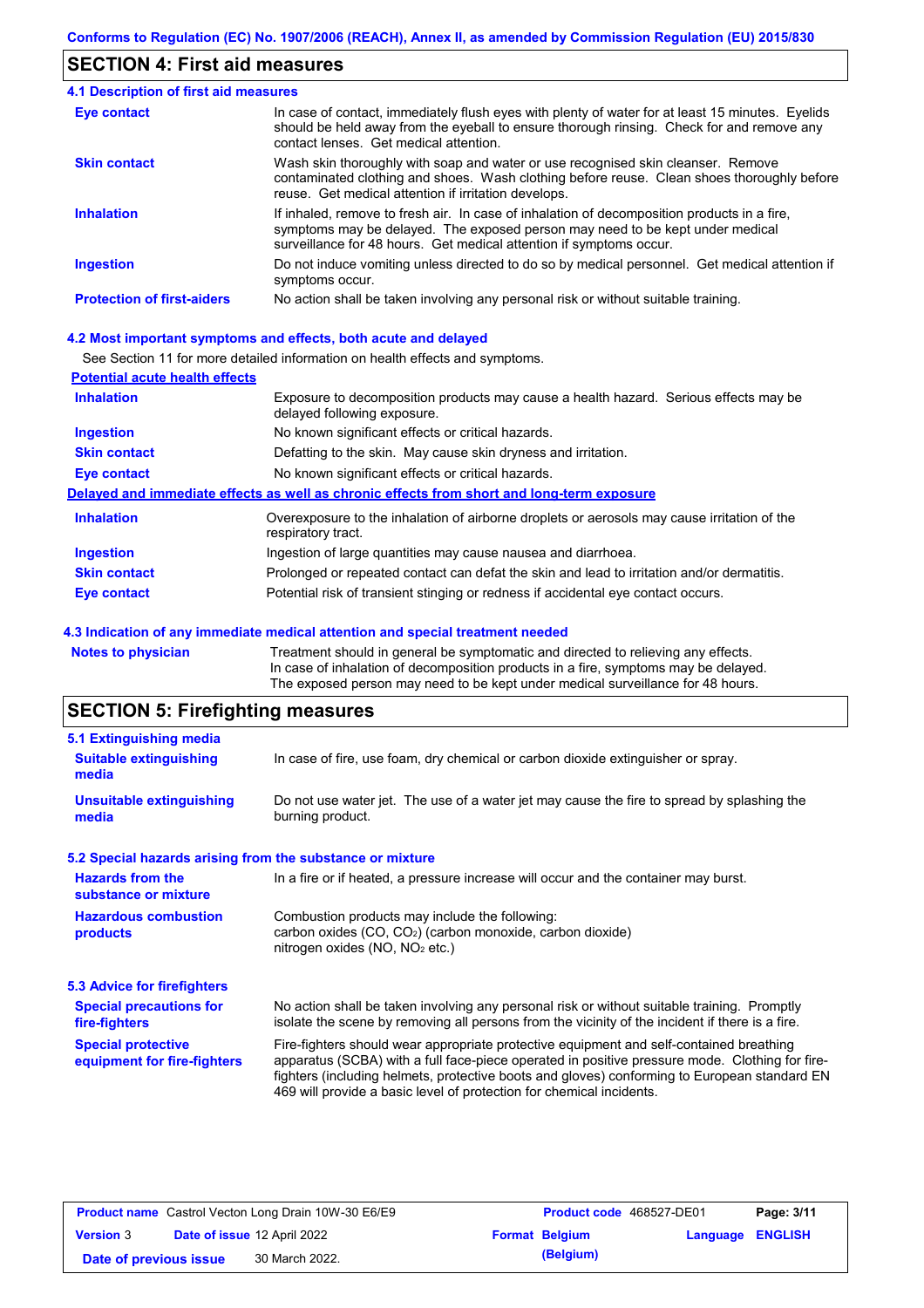# **SECTION 6: Accidental release measures**

|                                                          | 6.1 Personal precautions, protective equipment and emergency procedures                                                                                                                                                                                                                                                                                                                        |
|----------------------------------------------------------|------------------------------------------------------------------------------------------------------------------------------------------------------------------------------------------------------------------------------------------------------------------------------------------------------------------------------------------------------------------------------------------------|
| For non-emergency<br>personnel                           | No action shall be taken involving any personal risk or without suitable training. Evacuate<br>surrounding areas. Keep unnecessary and unprotected personnel from entering. Do not touch<br>or walk through spilt material. Floors may be slippery; use care to avoid falling. Put on<br>appropriate personal protective equipment.                                                            |
| For emergency responders                                 | If specialised clothing is required to deal with the spillage, take note of any information in<br>Section 8 on suitable and unsuitable materials. See also the information in "For non-<br>emergency personnel".                                                                                                                                                                               |
| <b>6.2 Environmental</b><br>precautions                  | Avoid dispersal of spilt material and runoff and contact with soil, waterways, drains and sewers.<br>Inform the relevant authorities if the product has caused environmental pollution (sewers,<br>waterways, soil or air).                                                                                                                                                                    |
| 6.3 Methods and material for containment and cleaning up |                                                                                                                                                                                                                                                                                                                                                                                                |
| <b>Small spill</b>                                       | Stop leak if without risk. Move containers from spill area. Absorb with an inert material and<br>place in an appropriate waste disposal container. Dispose of via a licensed waste disposal<br>contractor.                                                                                                                                                                                     |
| <b>Large spill</b>                                       | Stop leak if without risk. Move containers from spill area. Prevent entry into sewers, water<br>courses, basements or confined areas. Contain and collect spillage with non-combustible,<br>absorbent material e.g. sand, earth, vermiculite or diatomaceous earth and place in container<br>for disposal according to local regulations. Dispose of via a licensed waste disposal contractor. |
| 6.4 Reference to other<br><b>sections</b>                | See Section 1 for emergency contact information.<br>See Section 5 for firefighting measures.<br>See Section 8 for information on appropriate personal protective equipment.<br>See Section 12 for environmental precautions.<br>See Section 13 for additional waste treatment information.                                                                                                     |

## **SECTION 7: Handling and storage**

| 7.1 Precautions for safe handling                                             |                                                                                                                                                                                                                                                                                                                                                                                                                                                                                          |
|-------------------------------------------------------------------------------|------------------------------------------------------------------------------------------------------------------------------------------------------------------------------------------------------------------------------------------------------------------------------------------------------------------------------------------------------------------------------------------------------------------------------------------------------------------------------------------|
| <b>Protective measures</b>                                                    | Put on appropriate personal protective equipment.                                                                                                                                                                                                                                                                                                                                                                                                                                        |
| <b>Advice on general</b><br>occupational hygiene                              | Eating, drinking and smoking should be prohibited in areas where this material is handled,<br>stored and processed. Wash thoroughly after handling. Remove contaminated clothing and<br>protective equipment before entering eating areas. See also Section 8 for additional<br>information on hygiene measures.                                                                                                                                                                         |
| <b>7.2 Conditions for safe</b><br>storage, including any<br>incompatibilities | Store in accordance with local regulations. Store in a dry, cool and well-ventilated area, away<br>from incompatible materials (see Section 10). Keep away from heat and direct sunlight. Keep<br>container tightly closed and sealed until ready for use. Containers that have been opened must<br>be carefully resealed and kept upright to prevent leakage. Store and use only in equipment/<br>containers designed for use with this product. Do not store in unlabelled containers. |
| <b>Not suitable</b>                                                           | Prolonged exposure to elevated temperature                                                                                                                                                                                                                                                                                                                                                                                                                                               |
| 7.3 Specific end use(s)                                                       |                                                                                                                                                                                                                                                                                                                                                                                                                                                                                          |
| <b>Recommendations</b>                                                        | See section 1.2 and Exposure scenarios in annex, if applicable.                                                                                                                                                                                                                                                                                                                                                                                                                          |
|                                                                               | <b>SECTION 8: Exposure controls/personal protection</b>                                                                                                                                                                                                                                                                                                                                                                                                                                  |
| <b>8.1 Control parameters</b>                                                 |                                                                                                                                                                                                                                                                                                                                                                                                                                                                                          |
| <b>Occupational exposure limits</b>                                           |                                                                                                                                                                                                                                                                                                                                                                                                                                                                                          |
| <b>Product/ingredient name</b>                                                | <b>Exposure limit values</b>                                                                                                                                                                                                                                                                                                                                                                                                                                                             |
|                                                                               | <b>Distillates (petroleum), hydrotreated heavy paraffinic Limit values (Belgium).</b><br>TWA: 5 mg/m <sup>3</sup> 8 hours. Issued/Revised: 10/2002 Form: Mist                                                                                                                                                                                                                                                                                                                            |

| Lubricating oils (petroleum), C20-50, hydrotreated<br>neutral oil-based | Limit values (Belgium).                                                                                                                           |  |  |
|-------------------------------------------------------------------------|---------------------------------------------------------------------------------------------------------------------------------------------------|--|--|
|                                                                         | TWA: 5 mg/m <sup>3</sup> 8 hours. Issued/Revised: 10/2002 Form: Mist<br>STEL: 10 mg/m <sup>3</sup> 15 minutes. Issued/Revised: 10/2002 Form: Mist |  |  |
| Distillates (petroleum), solvent-dewaxed heavy<br>paraffinic            | Limit values (Belgium).                                                                                                                           |  |  |
|                                                                         | TWA: 5 mg/m <sup>3</sup> 8 hours. Issued/Revised: 10/2002 Form: Mist<br>STEL: 10 mg/m <sup>3</sup> 15 minutes. Issued/Revised: 10/2002 Form: Mist |  |  |
| Distillates (petroleum), hydrotreated light paraffinic                  | Limit values (Belgium).                                                                                                                           |  |  |
| <b>Product name</b> Castrol Vecton Long Drain 10W-30 E6/E9              | Product code 468527-DE01<br>Page: 4/11                                                                                                            |  |  |
| <b>Version 3</b><br><b>Date of issue 12 April 2022</b>                  | <b>ENGLISH</b><br><b>Format Belgium</b><br>Language                                                                                               |  |  |
| 30 March 2022.<br>Date of previous issue                                | (Belgium)                                                                                                                                         |  |  |

STEL: 10 mg/m<sup>3</sup> 15 minutes. Issued/Revised: 10/2002 Form: Mist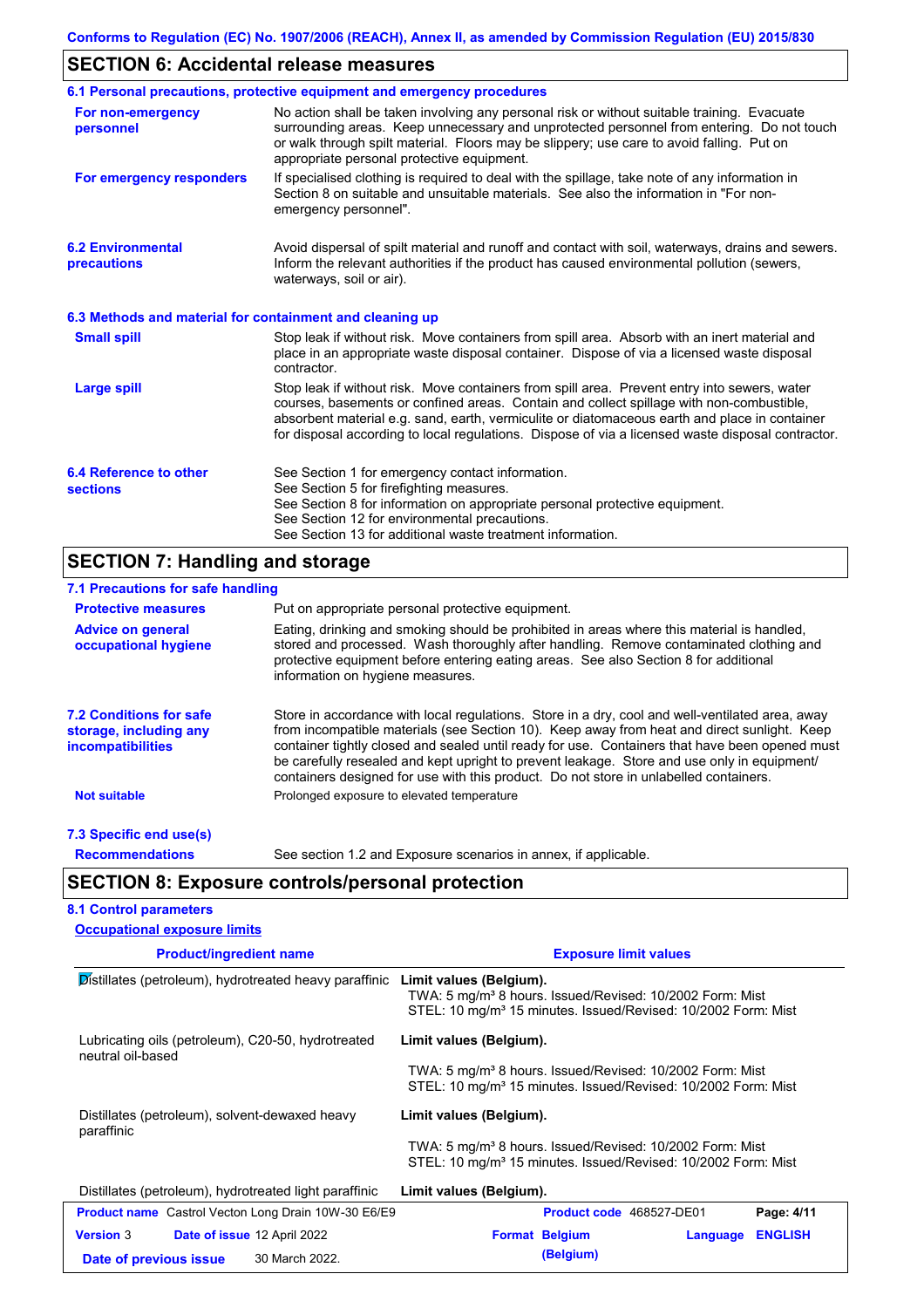## **SECTION 8: Exposure controls/personal protection**

 TWA: 5 mg/m³ 8 hours. Issued/Revised: 10/2002 Form: Mist STEL: 10 mg/m<sup>3</sup> 15 minutes. Issued/Revised: 10/2002 Form: Mist

Whilst specific OELs for certain components may be shown in this section, other components may be present in any mist, vapour or dust produced. Therefore, the specific OELs may not be applicable to the product as a whole and are provided for guidance only.

| <b>Recommended monitoring</b><br>procedures         | the determination of hazardous substances will also be required.                                                       | If this product contains ingredients with exposure limits, personal, workplace atmosphere or<br>biological monitoring may be required to determine the effectiveness of the ventilation or other<br>control measures and/or the necessity to use respiratory protective equipment. Reference<br>should be made to monitoring standards, such as the following: European Standard EN 689<br>(Workplace atmospheres - Guidance for the assessment of exposure by inhalation to chemical<br>agents for comparison with limit values and measurement strategy) European Standard EN<br>14042 (Workplace atmospheres - Guide for the application and use of procedures for the<br>assessment of exposure to chemical and biological agents) European Standard EN 482<br>(Workplace atmospheres - General requirements for the performance of procedures for the<br>measurement of chemical agents) Reference to national guidance documents for methods for |            |
|-----------------------------------------------------|------------------------------------------------------------------------------------------------------------------------|--------------------------------------------------------------------------------------------------------------------------------------------------------------------------------------------------------------------------------------------------------------------------------------------------------------------------------------------------------------------------------------------------------------------------------------------------------------------------------------------------------------------------------------------------------------------------------------------------------------------------------------------------------------------------------------------------------------------------------------------------------------------------------------------------------------------------------------------------------------------------------------------------------------------------------------------------------|------------|
| <b>Derived No Effect Level</b>                      |                                                                                                                        |                                                                                                                                                                                                                                                                                                                                                                                                                                                                                                                                                                                                                                                                                                                                                                                                                                                                                                                                                        |            |
| No DNELs/DMELs available.                           |                                                                                                                        |                                                                                                                                                                                                                                                                                                                                                                                                                                                                                                                                                                                                                                                                                                                                                                                                                                                                                                                                                        |            |
| <b>Predicted No Effect Concentration</b>            |                                                                                                                        |                                                                                                                                                                                                                                                                                                                                                                                                                                                                                                                                                                                                                                                                                                                                                                                                                                                                                                                                                        |            |
| No PNECs available                                  |                                                                                                                        |                                                                                                                                                                                                                                                                                                                                                                                                                                                                                                                                                                                                                                                                                                                                                                                                                                                                                                                                                        |            |
| <b>8.2 Exposure controls</b>                        |                                                                                                                        |                                                                                                                                                                                                                                                                                                                                                                                                                                                                                                                                                                                                                                                                                                                                                                                                                                                                                                                                                        |            |
| <b>Appropriate engineering</b><br><b>controls</b>   | concentrations below their respective occupational exposure limits.<br>kept in good condition and properly maintained. | Provide exhaust ventilation or other engineering controls to keep the relevant airborne<br>All activities involving chemicals should be assessed for their risks to health, to ensure<br>exposures are adequately controlled. Personal protective equipment should only be considered<br>after other forms of control measures (e.g. engineering controls) have been suitably evaluated.<br>Personal protective equipment should conform to appropriate standards, be suitable for use, be<br>Your supplier of personal protective equipment should be consulted for advice on selection and<br>appropriate standards. For further information contact your national organisation for standards.<br>The final choice of protective equipment will depend upon a risk assessment. It is important to<br>ensure that all items of personal protective equipment are compatible.                                                                          |            |
| <b>Individual protection measures</b>               |                                                                                                                        |                                                                                                                                                                                                                                                                                                                                                                                                                                                                                                                                                                                                                                                                                                                                                                                                                                                                                                                                                        |            |
| <b>Hygiene measures</b>                             | stations and safety showers are close to the workstation location.                                                     | Wash hands, forearms and face thoroughly after handling chemical products, before eating,<br>smoking and using the lavatory and at the end of the working period. Ensure that eyewash                                                                                                                                                                                                                                                                                                                                                                                                                                                                                                                                                                                                                                                                                                                                                                  |            |
| <b>Respiratory protection</b>                       | of the working conditions.                                                                                             | In case of insufficient ventilation, wear suitable respiratory equipment.<br>The correct choice of respiratory protection depends upon the chemicals being handled, the<br>conditions of work and use, and the condition of the respiratory equipment. Safety procedures<br>should be developed for each intended application. Respiratory protection equipment should<br>therefore be chosen in consultation with the supplier/manufacturer and with a full assessment                                                                                                                                                                                                                                                                                                                                                                                                                                                                                |            |
| <b>Eye/face protection</b>                          | Safety glasses with side shields.                                                                                      |                                                                                                                                                                                                                                                                                                                                                                                                                                                                                                                                                                                                                                                                                                                                                                                                                                                                                                                                                        |            |
| <b>Skin protection</b>                              |                                                                                                                        |                                                                                                                                                                                                                                                                                                                                                                                                                                                                                                                                                                                                                                                                                                                                                                                                                                                                                                                                                        |            |
| <b>Hand protection</b>                              | <b>General Information:</b>                                                                                            |                                                                                                                                                                                                                                                                                                                                                                                                                                                                                                                                                                                                                                                                                                                                                                                                                                                                                                                                                        |            |
|                                                     |                                                                                                                        | Because specific work environments and material handling practices vary, safety procedures<br>should be developed for each intended application. The correct choice of protective gloves<br>depends upon the chemicals being handled, and the conditions of work and use. Most gloves<br>provide protection for only a limited time before they must be discarded and replaced (even the<br>best chemically resistant gloves will break down after repeated chemical exposures).                                                                                                                                                                                                                                                                                                                                                                                                                                                                       |            |
|                                                     | a full assessment of the working conditions.                                                                           | Gloves should be chosen in consultation with the supplier / manufacturer and taking account of                                                                                                                                                                                                                                                                                                                                                                                                                                                                                                                                                                                                                                                                                                                                                                                                                                                         |            |
|                                                     | Recommended: Nitrile gloves.<br><b>Breakthrough time:</b>                                                              |                                                                                                                                                                                                                                                                                                                                                                                                                                                                                                                                                                                                                                                                                                                                                                                                                                                                                                                                                        |            |
|                                                     | Our recommendations on the selection of gloves are as follows:                                                         | Breakthrough time data are generated by glove manufacturers under laboratory test conditions<br>and represent how long a glove can be expected to provide effective permeation resistance. It<br>is important when following breakthrough time recommendations that actual workplace<br>conditions are taken into account. Always consult with your glove supplier for up-to-date<br>technical information on breakthrough times for the recommended glove type.                                                                                                                                                                                                                                                                                                                                                                                                                                                                                       |            |
|                                                     | Continuous contact:                                                                                                    |                                                                                                                                                                                                                                                                                                                                                                                                                                                                                                                                                                                                                                                                                                                                                                                                                                                                                                                                                        |            |
| Product name Castrol Vecton Long Drain 10W-30 E6/E9 |                                                                                                                        | Product code 468527-DE01                                                                                                                                                                                                                                                                                                                                                                                                                                                                                                                                                                                                                                                                                                                                                                                                                                                                                                                               | Page: 5/11 |

|                        | <b>FIGURE HAIRS</b> CASHOL VECTOR LONG DIAIL TO VY-30 LOILS |                       | <b>FIGURE COUP HOODE</b> | гач <del>с</del> . Элт |  |
|------------------------|-------------------------------------------------------------|-----------------------|--------------------------|------------------------|--|
| <b>Version 3</b>       | Date of issue 12 April 2022                                 | <b>Format Belgium</b> |                          | Language ENGLISH       |  |
| Date of previous issue | 30 March 2022.                                              |                       | (Belgium)                |                        |  |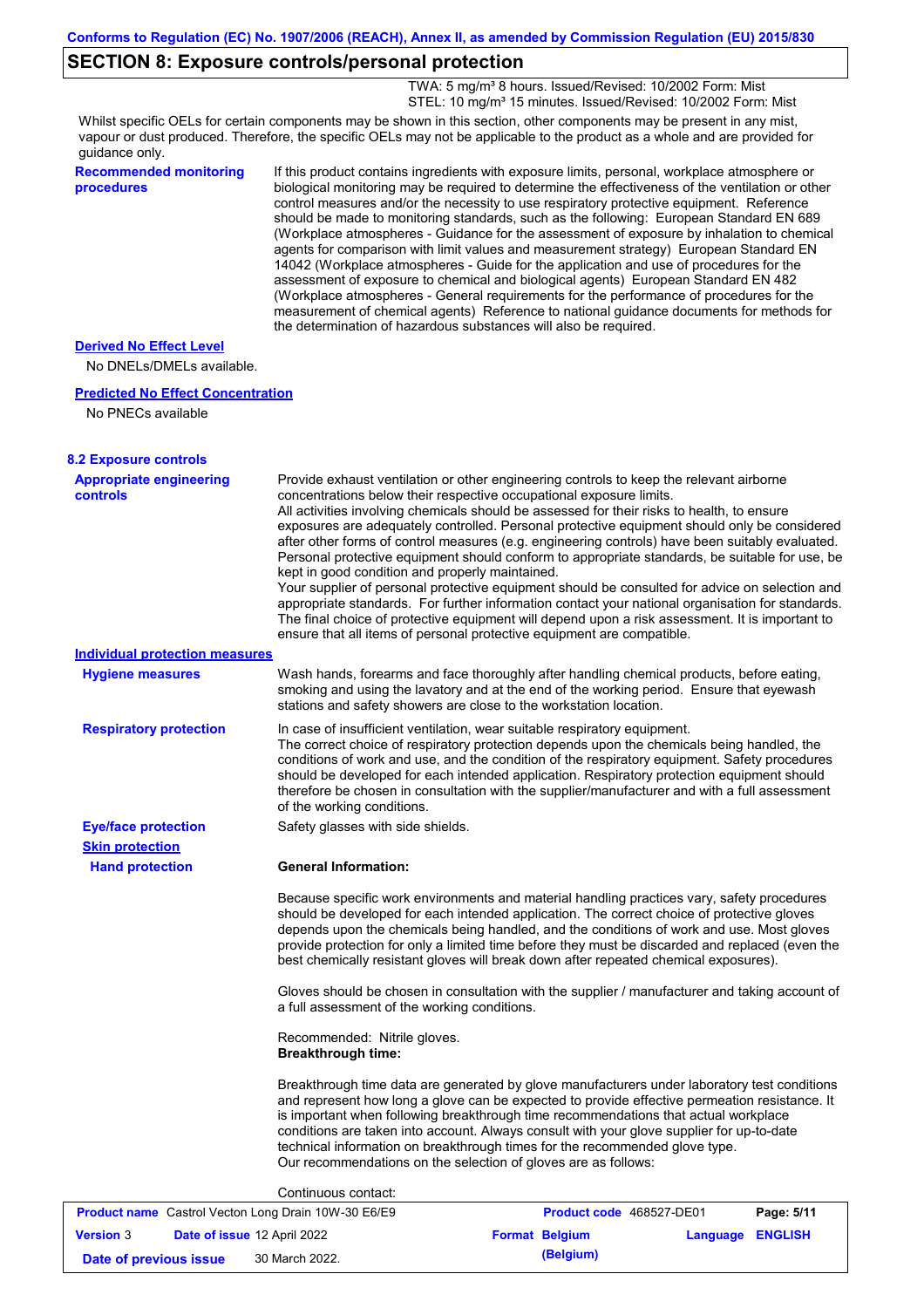#### **SECTION 8: Exposure controls/personal protection**

Gloves with a minimum breakthrough time of 240 minutes, or >480 minutes if suitable gloves can be obtained.

If suitable gloves are not available to offer that level of protection, gloves with shorter breakthrough times may be acceptable as long as appropriate glove maintenance and replacement regimes are determined and adhered to.

Short-term / splash protection:

Recommended breakthrough times as above. It is recognised that for short-term, transient exposures, gloves with shorter breakthrough times may commonly be used. Therefore, appropriate maintenance and replacement regimes must be determined and rigorously followed. **Glove Thickness:** For general applications, we recommend gloves with a thickness typically greater than 0.35 mm. It should be emphasised that glove thickness is not necessarily a good predictor of glove resistance to a specific chemical, as the permeation efficiency of the glove will be dependent on the exact composition of the glove material. Therefore, glove selection should also be based on consideration of the task requirements and knowledge of breakthrough times. Glove thickness may also vary depending on the glove manufacturer, the glove type and the glove model. Therefore, the manufacturers' technical data should always be taken into account to ensure selection of the most appropriate glove for the task. Note: Depending on the activity being conducted, gloves of varying thickness may be required for specific tasks. For example: • Thinner gloves (down to 0.1 mm or less) may be required where a high degree of manual dexterity is needed. However, these gloves are only likely to give short duration protection and would normally be just for single use applications, then disposed of. • Thicker gloves (up to 3 mm or more) may be required where there is a mechanical (as well as a chemical) risk i.e. where there is abrasion or puncture potential. Use of protective clothing is good industrial practice. Personal protective equipment for the body should be selected based on the task being performed and the risks involved and should be approved by a specialist before handling this product. Cotton or polyester/cotton overalls will only provide protection against light superficial contamination that will not soak through to the skin. Overalls should be laundered on a regular basis. When the risk of skin exposure is high (e.g. when cleaning up spillages or if there is a risk of splashing) then chemical resistant aprons and/or impervious chemical suits and boots will be required. **Environmental exposure controls** Emissions from ventilation or work process equipment should be checked to ensure they comply with the requirements of environmental protection legislation. In some cases, fume scrubbers, filters or engineering modifications to the process equipment will be necessary to reduce emissions to acceptable levels. **Skin and body Refer to standards:** Respiratory protection: EN 529 Gloves: EN 420, EN 374 Eye protection: EN 166 Filtering half-mask: EN 149 Filtering half-mask with valve: EN 405 Half-mask: EN 140 plus filter Full-face mask: EN 136 plus filter Particulate filters: EN 143 Gas/combined filters: EN 14387

## **SECTION 9: Physical and chemical properties**

The conditions of measurement of all properties are at standard temperature and pressure unless otherwise indicated.

#### **9.1 Information on basic physical and chemical properties**

| <b>Appearance</b>                                          |                             |                          |          |                |
|------------------------------------------------------------|-----------------------------|--------------------------|----------|----------------|
| <b>Physical state</b>                                      | Liguid.                     |                          |          |                |
| <b>Colour</b>                                              | Amber.                      |                          |          |                |
| <b>Odour</b>                                               | Not available.              |                          |          |                |
| <b>Product name</b> Castrol Vecton Long Drain 10W-30 E6/E9 |                             | Product code 468527-DE01 |          | Page: 6/11     |
|                                                            |                             |                          |          |                |
| <b>Version 3</b>                                           | Date of issue 12 April 2022 | <b>Format Belgium</b>    | Language | <b>ENGLISH</b> |
| Date of previous issue                                     | 30 March 2022.              | (Belgium)                |          |                |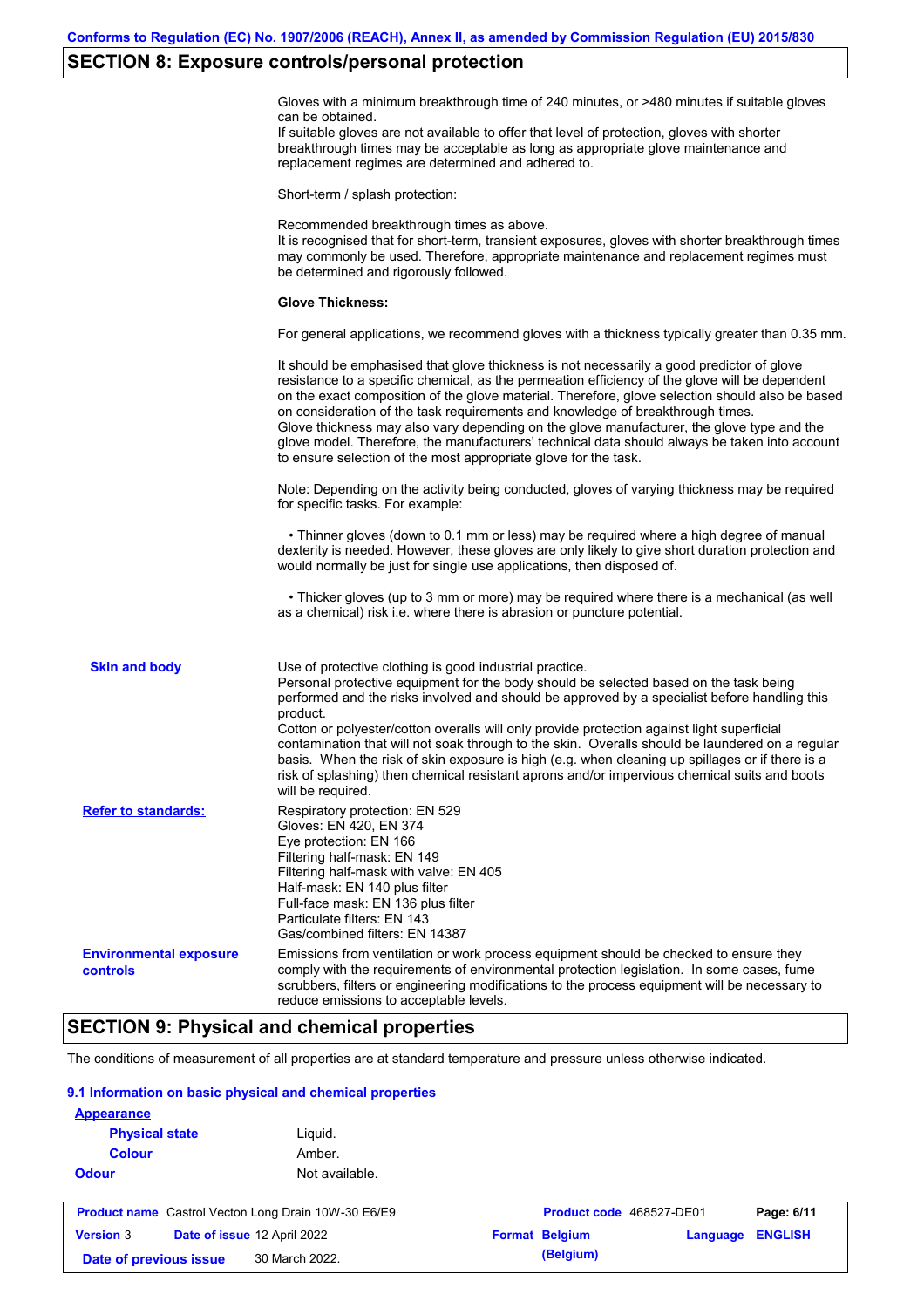## **SECTION 9: Physical and chemical properties**

| <b>Odour threshold</b>                                 | Not available.                        |
|--------------------------------------------------------|---------------------------------------|
| рH                                                     | Not applicable.                       |
| <b>Melting point/freezing point</b>                    | Not available.                        |
| Initial boiling point and boiling<br>range             | Not available.                        |
| <b>Pour point</b>                                      | -42 $^{\circ}$ C                      |
| <b>Flash point</b>                                     | Open cup: 232°C (449.6°F) [Cleveland] |
| <b>Evaporation rate</b>                                | Not available.                        |
| <b>Flammability (solid, gas)</b>                       | Not available.                        |
| <b>Upper/lower flammability or</b><br>explosive limits | Not available.                        |

#### **Vapour pressure**

Not available.

|                                                                |                                                                                                                                                                         |           |         | Vapour Pressure at 20°C |          |               | Vapour pressure at 50°C |
|----------------------------------------------------------------|-------------------------------------------------------------------------------------------------------------------------------------------------------------------------|-----------|---------|-------------------------|----------|---------------|-------------------------|
|                                                                |                                                                                                                                                                         |           |         |                         |          |               |                         |
|                                                                | <b>Ingredient name</b>                                                                                                                                                  | mm Hg kPa |         | <b>Method</b>           | mm<br>Hg | kPa           | <b>Method</b>           |
|                                                                | Distillates (petroleum),<br>hydrotreated heavy<br>paraffinic                                                                                                            | < 0.08    | < 0.011 | <b>ASTM D 5191</b>      |          |               |                         |
|                                                                | Lubricating oils<br>(petroleum), C20-50,<br>hydrotreated neutral oil-<br>based                                                                                          | < 0.08    | < 0.011 | <b>ASTM D 5191</b>      |          |               |                         |
|                                                                | Distillates (petroleum),<br>solvent-dewaxed<br>heavy paraffinic                                                                                                         | < 0.08    | < 0.011 | <b>ASTM D 5191</b>      |          |               |                         |
|                                                                | Distillates (petroleum),<br>hydrotreated light<br>paraffinic                                                                                                            | < 0.08    | < 0.011 | <b>ASTM D 5191</b>      |          |               |                         |
| <b>Vapour density</b>                                          | Not available.                                                                                                                                                          |           |         |                         |          |               |                         |
| <b>Relative density</b>                                        | Not available.                                                                                                                                                          |           |         |                         |          |               |                         |
| <b>Density</b>                                                 | <1000 kg/m <sup>3</sup> (<1 g/cm <sup>3</sup> ) at 15°C                                                                                                                 |           |         |                         |          |               |                         |
| <b>Solubility(ies)</b>                                         | insoluble in water.                                                                                                                                                     |           |         |                         |          |               |                         |
| <b>Partition coefficient: n-octanol/</b><br>water              | Not applicable.                                                                                                                                                         |           |         |                         |          |               |                         |
| <b>Auto-ignition temperature</b>                               | <b>Ingredient name</b>                                                                                                                                                  |           | °C      | $\mathsf{P}$            |          | <b>Method</b> |                         |
|                                                                | reaction mass of isomers of:<br>C7-9-alkyl 3-(3,5-di-tert-butyl-<br>4-hydroxyphenyl) propionate                                                                         |           | 365     | 689                     |          |               |                         |
| <b>Decomposition temperature</b>                               | Not available.                                                                                                                                                          |           |         |                         |          |               |                         |
| <b>Viscosity</b>                                               | Kinematic: 83.4 mm <sup>2</sup> /s (83.4 cSt) at 40 $^{\circ}$ C<br>Kinematic: 11.7 to 12.5 mm <sup>2</sup> /s (11.7 to 12.5 cSt) at 100°C                              |           |         |                         |          |               |                         |
| <b>Explosive properties</b>                                    | Not available.                                                                                                                                                          |           |         |                         |          |               |                         |
| <b>Oxidising properties</b>                                    | Not available.                                                                                                                                                          |           |         |                         |          |               |                         |
| <b>Particle characteristics</b><br><b>Median particle size</b> | Not applicable.                                                                                                                                                         |           |         |                         |          |               |                         |
| 9.2 Other information                                          |                                                                                                                                                                         |           |         |                         |          |               |                         |
| No additional information.                                     |                                                                                                                                                                         |           |         |                         |          |               |                         |
| <b>SECTION 10: Stability and reactivity</b>                    |                                                                                                                                                                         |           |         |                         |          |               |                         |
| <b>10.1 Reactivity</b>                                         | No specific test data available for this product. Refer to Conditions to avoid and Incompatible<br>materials for additional information.                                |           |         |                         |          |               |                         |
| <b>10.2 Chemical stability</b>                                 | The product is stable.                                                                                                                                                  |           |         |                         |          |               |                         |
| <b>10.3 Possibility of</b><br>hazardous reactions              | Under normal conditions of storage and use, hazardous reactions will not occur.<br>Under normal conditions of storage and use, hazardous polymerisation will not occur. |           |         |                         |          |               |                         |
| <b>10.4 Conditions to avoid</b>                                | Avoid all possible sources of ignition (spark or flame).                                                                                                                |           |         |                         |          |               |                         |

|                        | <b>Product name</b> Castrol Vecton Long Drain 10W-30 E6/E9 | <b>Product code</b> 468527-DE01 |                         | Page: 7/11 |
|------------------------|------------------------------------------------------------|---------------------------------|-------------------------|------------|
| <b>Version 3</b>       | <b>Date of issue 12 April 2022</b>                         | <b>Format Belgium</b>           | <b>Language ENGLISH</b> |            |
| Date of previous issue | 30 March 2022.                                             | (Belgium)                       |                         |            |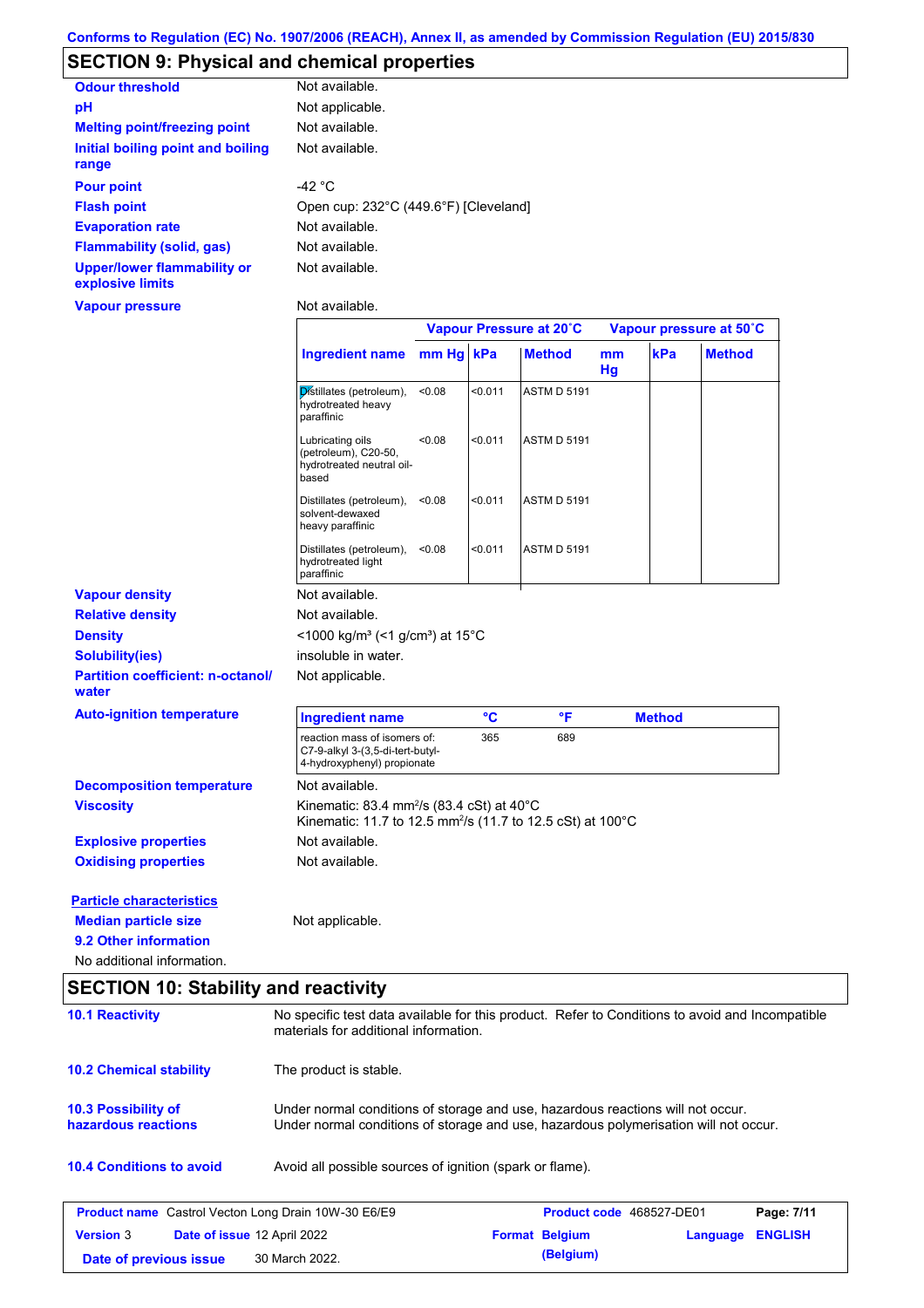|                                                    | Conforms to Regulation (EC) No. 1907/2006 (REACH), Annex II, as amended by Commission Regulation (EU) 2015/830                                                                                                                                                                                                                                                                                                  |  |  |  |  |
|----------------------------------------------------|-----------------------------------------------------------------------------------------------------------------------------------------------------------------------------------------------------------------------------------------------------------------------------------------------------------------------------------------------------------------------------------------------------------------|--|--|--|--|
| <b>SECTION 10: Stability and reactivity</b>        |                                                                                                                                                                                                                                                                                                                                                                                                                 |  |  |  |  |
| 10.5 Incompatible materials                        | Reactive or incompatible with the following materials: oxidising materials.                                                                                                                                                                                                                                                                                                                                     |  |  |  |  |
| <b>10.6 Hazardous</b><br>decomposition products    | Under normal conditions of storage and use, hazardous decomposition products should not be<br>produced.                                                                                                                                                                                                                                                                                                         |  |  |  |  |
| <b>SECTION 11: Toxicological information</b>       |                                                                                                                                                                                                                                                                                                                                                                                                                 |  |  |  |  |
| 11.1 Information on toxicological effects          |                                                                                                                                                                                                                                                                                                                                                                                                                 |  |  |  |  |
| <b>Acute toxicity estimates</b>                    |                                                                                                                                                                                                                                                                                                                                                                                                                 |  |  |  |  |
| Not available.                                     |                                                                                                                                                                                                                                                                                                                                                                                                                 |  |  |  |  |
| <b>Information on likely</b><br>routes of exposure | Routes of entry anticipated: Dermal, Inhalation.                                                                                                                                                                                                                                                                                                                                                                |  |  |  |  |
| <b>Potential acute health effects</b>              |                                                                                                                                                                                                                                                                                                                                                                                                                 |  |  |  |  |
| <b>Inhalation</b>                                  | Exposure to decomposition products may cause a health hazard. Serious effects may be<br>delayed following exposure.                                                                                                                                                                                                                                                                                             |  |  |  |  |
| <b>Ingestion</b>                                   | No known significant effects or critical hazards.                                                                                                                                                                                                                                                                                                                                                               |  |  |  |  |
| <b>Skin contact</b>                                | Defatting to the skin. May cause skin dryness and irritation.                                                                                                                                                                                                                                                                                                                                                   |  |  |  |  |
| <b>Eye contact</b>                                 | No known significant effects or critical hazards.                                                                                                                                                                                                                                                                                                                                                               |  |  |  |  |
|                                                    | <b>Symptoms related to the physical, chemical and toxicological characteristics</b>                                                                                                                                                                                                                                                                                                                             |  |  |  |  |
| <b>Inhalation</b>                                  | No specific data.                                                                                                                                                                                                                                                                                                                                                                                               |  |  |  |  |
| <b>Ingestion</b>                                   | No specific data.                                                                                                                                                                                                                                                                                                                                                                                               |  |  |  |  |
| <b>Skin contact</b>                                | Adverse symptoms may include the following:<br>irritation<br>dryness<br>cracking                                                                                                                                                                                                                                                                                                                                |  |  |  |  |
| <b>Eye contact</b>                                 | No specific data.                                                                                                                                                                                                                                                                                                                                                                                               |  |  |  |  |
|                                                    | Delayed and immediate effects as well as chronic effects from short and long-term exposure                                                                                                                                                                                                                                                                                                                      |  |  |  |  |
| <b>Inhalation</b>                                  | Overexposure to the inhalation of airborne droplets or aerosols may cause irritation of the<br>respiratory tract.                                                                                                                                                                                                                                                                                               |  |  |  |  |
| <b>Ingestion</b>                                   | Ingestion of large quantities may cause nausea and diarrhoea.                                                                                                                                                                                                                                                                                                                                                   |  |  |  |  |
| <b>Skin contact</b>                                | Prolonged or repeated contact can defat the skin and lead to irritation and/or dermatitis.                                                                                                                                                                                                                                                                                                                      |  |  |  |  |
| <b>Eye contact</b>                                 | Potential risk of transient stinging or redness if accidental eye contact occurs.                                                                                                                                                                                                                                                                                                                               |  |  |  |  |
| <b>Potential chronic health effects</b>            |                                                                                                                                                                                                                                                                                                                                                                                                                 |  |  |  |  |
| <b>General</b>                                     | <b>USED ENGINE OILS</b><br>Combustion products resulting from the operation of internal combustion engines contaminate<br>engine oils during use. Used engine oil may contain hazardous components which have the<br>potential to cause skin cancer. Frequent or prolonged contact with all types and makes of used<br>engine oil must therefore be avoided and a high standard of personal hygiene maintained. |  |  |  |  |
| <b>Carcinogenicity</b>                             | No known significant effects or critical hazards.                                                                                                                                                                                                                                                                                                                                                               |  |  |  |  |
| <b>Mutagenicity</b>                                | No known significant effects or critical hazards.                                                                                                                                                                                                                                                                                                                                                               |  |  |  |  |
| <b>Developmental effects</b>                       | No known significant effects or critical hazards.                                                                                                                                                                                                                                                                                                                                                               |  |  |  |  |
| <b>Fertility effects</b>                           | No known significant effects or critical hazards.                                                                                                                                                                                                                                                                                                                                                               |  |  |  |  |

## **SECTION 12: Ecological information**

**12.1 Toxicity Environmental hazards** Not classified as dangerous

#### **12.2 Persistence and degradability**

Expected to be biodegradable.

#### **12.3 Bioaccumulative potential**

This product is not expected to bioaccumulate through food chains in the environment.

#### **12.4 Mobility in soil**

| <b>Soil/water partition</b><br><b>coefficient</b> (K <sub>oc</sub> ) | Not available.                                                       |
|----------------------------------------------------------------------|----------------------------------------------------------------------|
| <b>Mobility</b>                                                      | Spillages may penetrate the soil causing ground water contamination. |

#### **12.5 Results of PBT and vPvB assessment**

|                        | <b>Product name</b> Castrol Vecton Long Drain 10W-30 E6/E9 | Product code 468527-DE01 |                  | Page: 8/11 |
|------------------------|------------------------------------------------------------|--------------------------|------------------|------------|
| <b>Version 3</b>       | <b>Date of issue 12 April 2022</b>                         | <b>Format Belgium</b>    | Language ENGLISH |            |
| Date of previous issue | 30 March 2022.                                             | (Belgium)                |                  |            |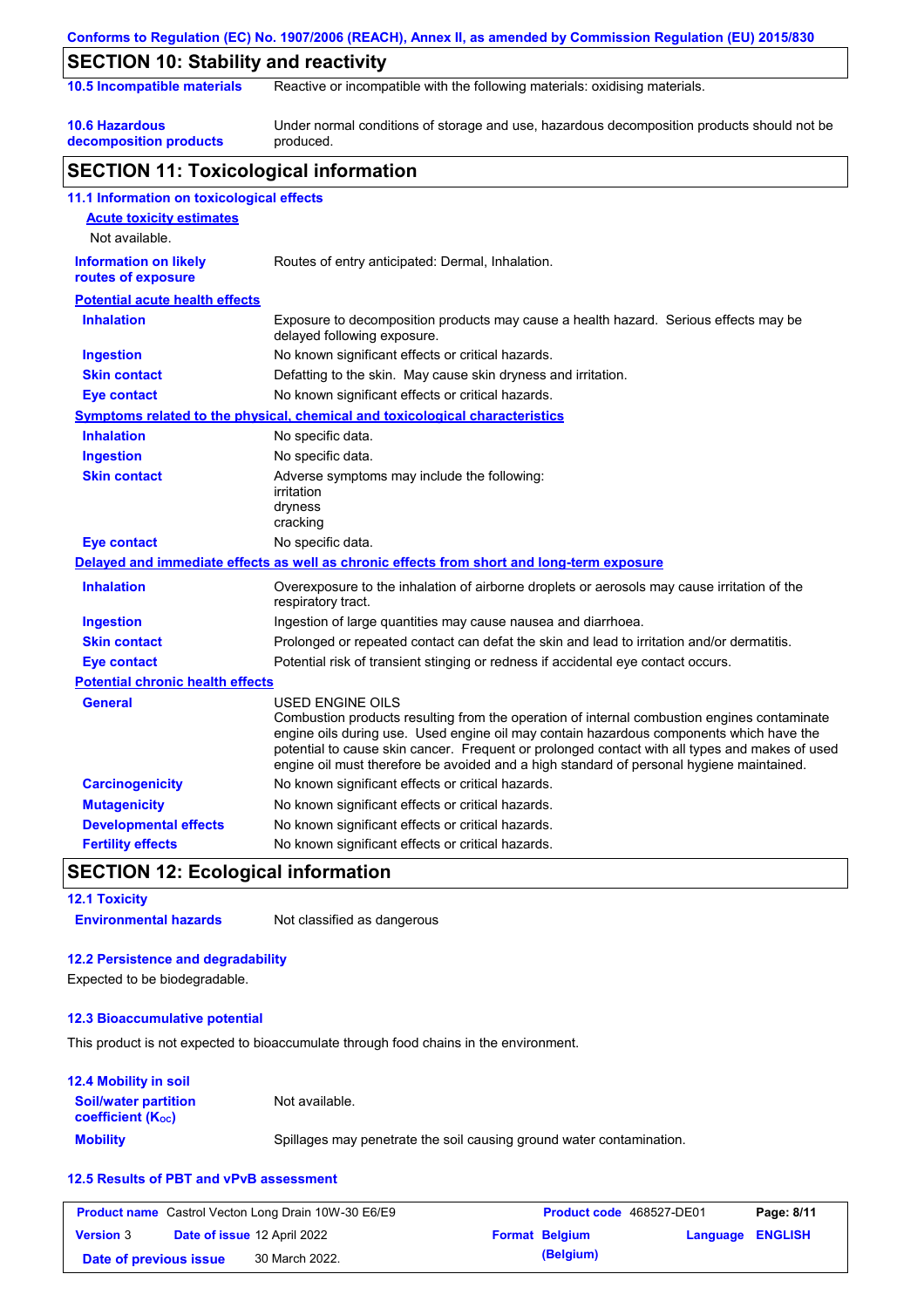#### **Conforms to Regulation (EC) No. 1907/2006 (REACH), Annex II, as amended by Commission Regulation (EU) 2015/830**

## **SECTION 12: Ecological information**

Product does not meet the criteria for PBT or vPvB according to Regulation (EC) No. 1907/2006, Annex XIII.

#### **12.6 Other adverse effects**

**Other ecological information**

Spills may form a film on water surfaces causing physical damage to organisms. Oxygen transfer could also be impaired.

## **SECTION 13: Disposal considerations**

|   | <b>13.1 Waste treatment methods</b> |
|---|-------------------------------------|
| . |                                     |

#### **Product**

**Methods of disposal**

Where possible, arrange for product to be recycled. Dispose of via an authorised person/ licensed waste disposal contractor in accordance with local regulations.

#### **Hazardous waste** Yes.

**European waste catalogue (EWC)**

| Waste code                                                                                                                 | <b>Waste designation</b>                                        |  |  |  |
|----------------------------------------------------------------------------------------------------------------------------|-----------------------------------------------------------------|--|--|--|
| $130205*$                                                                                                                  | mineral-based non-chlorinated engine, gear and lubricating oils |  |  |  |
| However deviation from the intended use and/or the presence of any notential contaminants may require an alternative waste |                                                                 |  |  |  |

However, deviation from the intended use and/or the presence of any potential contaminants may require an alternative waste disposal code to be assigned by the end user.

#### **Packaging**

| <b>Methods of disposal</b> | Where possible, arrange for product to be recycled. Dispose of via an authorised person/<br>licensed waste disposal contractor in accordance with local regulations.                                                                    |
|----------------------------|-----------------------------------------------------------------------------------------------------------------------------------------------------------------------------------------------------------------------------------------|
| <b>Special precautions</b> | This material and its container must be disposed of in a safe way. Empty containers or liners<br>may retain some product residues. Avoid dispersal of spilt material and runoff and contact with<br>soil, waterways, drains and sewers. |
| <b>References</b>          | Commission 2014/955/EU<br>Directive 2008/98/EC                                                                                                                                                                                          |

## **SECTION 14: Transport information**

|                                           | <b>ADR/RID</b> | <b>ADN</b>     | <b>IMDG</b>    | <b>IATA</b>    |
|-------------------------------------------|----------------|----------------|----------------|----------------|
| 14.1 UN number                            | Not regulated. | Not regulated. | Not regulated. | Not regulated. |
| 14.2 UN proper<br>shipping name           |                |                |                |                |
| <b>14.3 Transport</b><br>hazard class(es) |                |                |                |                |
| 14.4 Packing<br>group                     |                |                |                |                |
| 14.5<br><b>Environmental</b><br>hazards   | No.            | No.            | No.            | No.            |
| <b>Additional</b><br><b>information</b>   |                |                |                |                |

**14.6 Special precautions for user** Not available.

**14.7 Transport in bulk according to IMO instruments** Not available.

### **SECTION 15: Regulatory information**

**15.1 Safety, health and environmental regulations/legislation specific for the substance or mixture EU Regulation (EC) No. 1907/2006 (REACH) Annex XIV - List of substances subject to authorisation Substances of very high concern** None of the components are listed. **Annex XIV Product name** Castrol Vecton Long Drain 10W-30 E6/E9 **Product code** 468527-DE01 **Page: 9/11 Version** 3 **Date of issue** 12 April 2022 **Format Belgium Language ENGLISH Date of previous issue 30 March 2022. (Belgium) (Belgium)**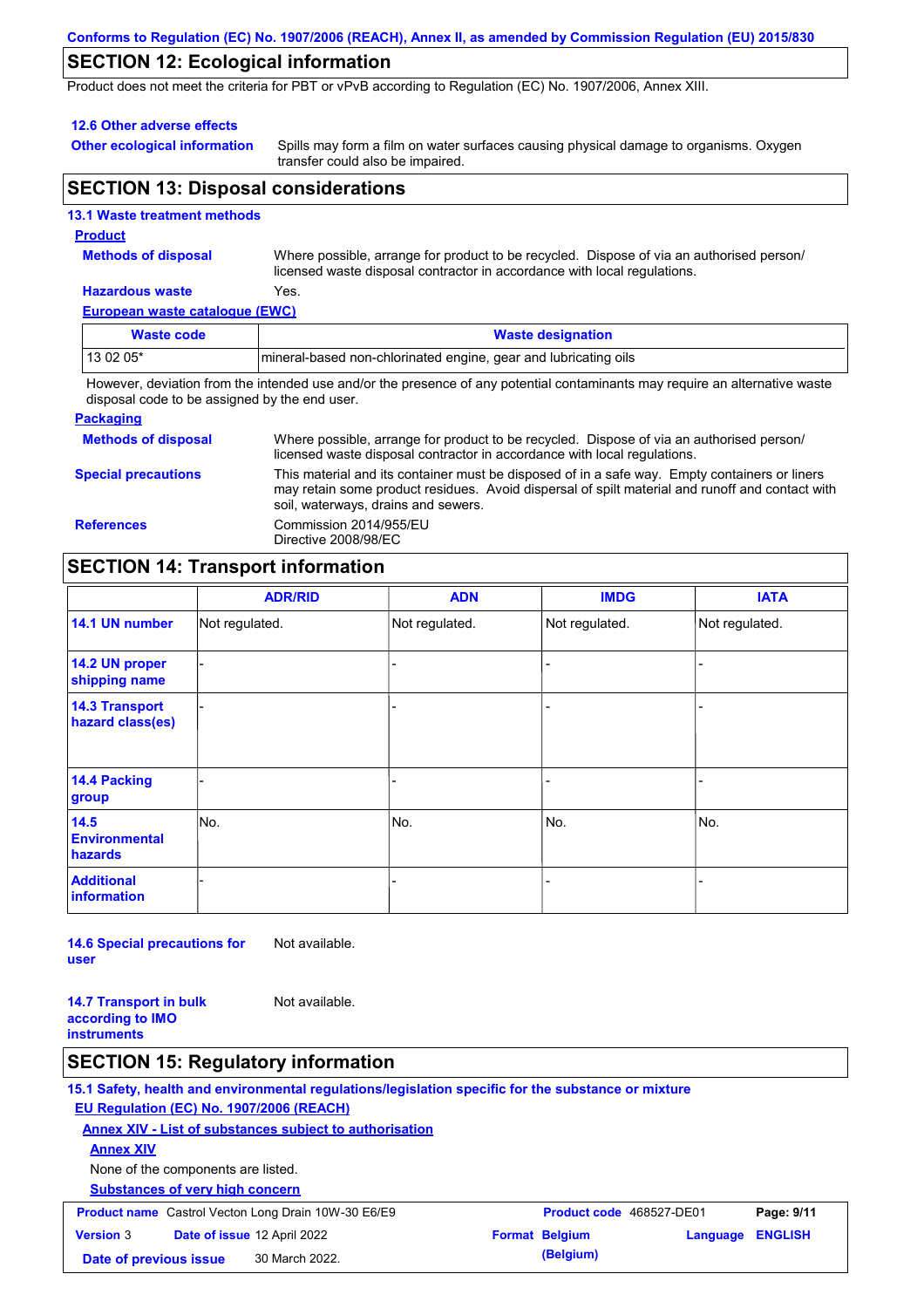# **SECTION 15: Regulatory information**

None of the components are listed.

| EU Regulation (EC) No. 1907/2006 (REACH)                                                                                                                 |                                                                                                                                |
|----------------------------------------------------------------------------------------------------------------------------------------------------------|--------------------------------------------------------------------------------------------------------------------------------|
| <b>Annex XVII - Restrictions</b><br>on the manufacture.<br>placing on the market<br>and use of certain<br>dangerous substances,<br>mixtures and articles | Not applicable.                                                                                                                |
| <b>Other regulations</b>                                                                                                                                 |                                                                                                                                |
| <b>REACH Status</b>                                                                                                                                      | The company, as identified in Section 1, sells this product in the EU in compliance with the<br>current requirements of REACH. |
| <b>United States inventory</b><br>(TSCA 8b)                                                                                                              | All components are active or exempted.                                                                                         |
| <b>Australia inventory (AIIC)</b>                                                                                                                        | All components are listed or exempted.                                                                                         |
| <b>Canada inventory</b>                                                                                                                                  | All components are listed or exempted.                                                                                         |
| <b>China inventory (IECSC)</b>                                                                                                                           | At least one component is not listed.                                                                                          |
| <b>Japan inventory (CSCL)</b>                                                                                                                            | All components are listed or exempted.                                                                                         |
| <b>Korea inventory (KECI)</b>                                                                                                                            | All components are listed or exempted.                                                                                         |
| <b>Philippines inventory</b><br>(PICCS)                                                                                                                  | At least one component is not listed.                                                                                          |
| <b>Taiwan Chemical</b><br><b>Substances Inventory</b><br>(TCSI)                                                                                          | All components are listed or exempted.                                                                                         |
| Ozone depleting substances (1005/2009/EU)<br>Not listed.                                                                                                 |                                                                                                                                |
| Prior Informed Consent (PIC) (649/2012/EU)<br>Not listed.                                                                                                |                                                                                                                                |
| <b>Persistent Organic Pollutants</b><br>Not listed.                                                                                                      |                                                                                                                                |
| <b>EU - Water framework directive - Priority substances</b><br>None of the components are listed.<br><b>Seveso Directive</b>                             |                                                                                                                                |
| This product is not controlled under the Seveso Directive                                                                                                |                                                                                                                                |

This product is not controlled under the Seveso Directive.

| <b>15.2 Chemical safety</b> | A Chemical Safety Assessment has been carried out for one or more of the substances within  |
|-----------------------------|---------------------------------------------------------------------------------------------|
| assessment                  | this mixture. A Chemical Safety Assessment has not been carried out for the mixture itself. |

# **SECTION 16: Other information**

| <b>Abbreviations and acronyms</b>               | ADN = European Provisions concerning the International Carriage of Dangerous Goods by<br>Inland Waterway                                                                                                                                                                                                                                                                             |                       |                                 |                |             |                                                                                                                                                        |
|-------------------------------------------------|--------------------------------------------------------------------------------------------------------------------------------------------------------------------------------------------------------------------------------------------------------------------------------------------------------------------------------------------------------------------------------------|-----------------------|---------------------------------|----------------|-------------|--------------------------------------------------------------------------------------------------------------------------------------------------------|
|                                                 | ADR = The European Agreement concerning the International Carriage of Dangerous Goods by<br>Road                                                                                                                                                                                                                                                                                     |                       |                                 |                |             |                                                                                                                                                        |
|                                                 | $ATE = Acute Toxicity Estimate$                                                                                                                                                                                                                                                                                                                                                      |                       |                                 |                |             |                                                                                                                                                        |
|                                                 | <b>BCF</b> = Bioconcentration Factor                                                                                                                                                                                                                                                                                                                                                 |                       |                                 |                |             |                                                                                                                                                        |
|                                                 | CAS = Chemical Abstracts Service<br>CLP = Classification, Labelling and Packaging Regulation [Regulation (EC) No. 1272/2008]<br>CSA = Chemical Safety Assessment<br>CSR = Chemical Safety Report<br><b>DMEL = Derived Minimal Effect Level</b><br>DNEL = Derived No Effect Level<br>EINECS = European Inventory of Existing Commercial chemical Substances<br>ES = Exposure Scenario |                       |                                 |                |             |                                                                                                                                                        |
|                                                 |                                                                                                                                                                                                                                                                                                                                                                                      |                       |                                 |                |             |                                                                                                                                                        |
|                                                 |                                                                                                                                                                                                                                                                                                                                                                                      |                       |                                 |                |             |                                                                                                                                                        |
|                                                 |                                                                                                                                                                                                                                                                                                                                                                                      |                       |                                 |                |             |                                                                                                                                                        |
|                                                 |                                                                                                                                                                                                                                                                                                                                                                                      |                       |                                 |                |             |                                                                                                                                                        |
|                                                 |                                                                                                                                                                                                                                                                                                                                                                                      |                       |                                 |                |             |                                                                                                                                                        |
|                                                 |                                                                                                                                                                                                                                                                                                                                                                                      |                       |                                 |                |             |                                                                                                                                                        |
|                                                 | EUH statement = CLP-specific Hazard statement                                                                                                                                                                                                                                                                                                                                        |                       |                                 |                |             |                                                                                                                                                        |
|                                                 | EWC = European Waste Catalogue<br>GHS = Globally Harmonized System of Classification and Labelling of Chemicals<br>IATA = International Air Transport Association<br>IBC = Intermediate Bulk Container<br>IMDG = International Maritime Dangerous Goods                                                                                                                              |                       |                                 |                |             |                                                                                                                                                        |
|                                                 |                                                                                                                                                                                                                                                                                                                                                                                      |                       |                                 |                |             |                                                                                                                                                        |
|                                                 |                                                                                                                                                                                                                                                                                                                                                                                      |                       |                                 |                |             |                                                                                                                                                        |
|                                                 |                                                                                                                                                                                                                                                                                                                                                                                      |                       |                                 |                |             |                                                                                                                                                        |
|                                                 |                                                                                                                                                                                                                                                                                                                                                                                      |                       |                                 |                |             | LogPow = logarithm of the octanol/water partition coefficient<br>MARPOL = International Convention for the Prevention of Pollution From Ships, 1973 as |
|                                                 | modified by the Protocol of 1978. ("Marpol" = marine pollution)                                                                                                                                                                                                                                                                                                                      |                       |                                 |                |             |                                                                                                                                                        |
|                                                 | <b>Product name</b> Castrol Vecton Long Drain 10W-30 E6/E9                                                                                                                                                                                                                                                                                                                           |                       | <b>Product code</b> 468527-DE01 |                | Page: 10/11 |                                                                                                                                                        |
| <b>Version 3</b><br>Date of issue 12 April 2022 |                                                                                                                                                                                                                                                                                                                                                                                      | <b>Format Belgium</b> | Language                        | <b>ENGLISH</b> |             |                                                                                                                                                        |

**Date of previous issue (Belgium)** 30 March 2022.